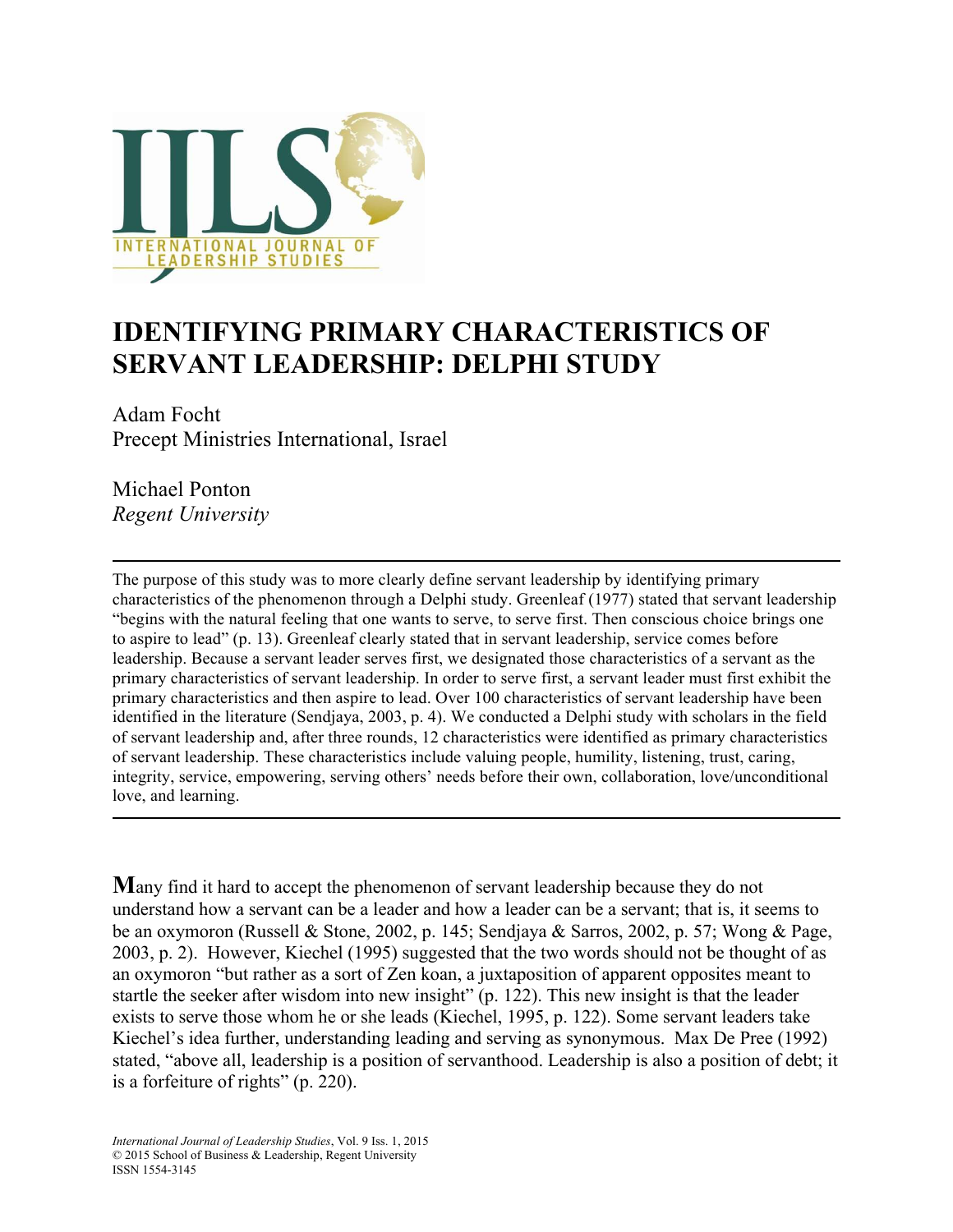#### **Defining Servant Leadership**

In 2002, Sendjaya and Sarros stated that only anecdotal evidence exists "to support a commitment to an understanding of servant leadership. . . . One reason for the scarcity of research on servant leadership is that the very notion of 'servant as leader' is an oxymoron" (p. 57). In 2010, Winston stated that we still "lack a unified accepted theory of servant leadership" (p. 186). In the same year, Van Dierendonck observed, "despite its introduction four decades ago and empirical studies that started more than 10 years ago (Laub, 1999), there is still no consensus about a definition and theoretical framework of servant leadership" (p. 2).

In the same article that Greenleaf (1977) coined the term servant leadership, he gave a broad definition and stated how to best measure the phenomenon:

The difference manifests itself in the care taken by the servant—first to make sure that other people's highest priority needs are being served. The best test, and difficult to administer, is: Do those served grow as persons? Do they, *while being served*, become healthier, wiser, freer, more autonomous, more likely themselves to become servants? *And*, what is the effect on the least privileged in society; will they benefit, or, at least, not be further deprived? (Greenleaf, 1977, p. 13)

Since Greenleaf defined servant leadership in somewhat vague terms, scholars have been trying to find a more precise definition. Farling, Stone, and Winston (1999) stated, "if anecdotal evidence exists, then the next step in advancing the research stream is to define the major variables" (p. 51). The first to publish his attempt to more precisely define servant leadership by identifying characteristics of the phenomenon was J. W. Graham. In 1991, Graham identified humility, relational power, autonomy, moral development of followers, and emulation of leaders' service orientation as characteristics of servant leadership. In 1992, De Pree listed 12 characteristics of leadership in which he included integrity; vulnerability; discernment; awareness of the human spirit; courage in relationships; sense of humor; intellectual energy and curiosity; respect of the future, regard for the present, understanding of the past; predictability; breadth; comfort with ambiguity; and presence. Although De Pree did not specifically state that he was listing characteristics of servant leadership, he understood leadership to be a position of servanthood (p. 220).

In 1995, Spears published a list of 10 critical characteristics of servant leadership based on Greenleaf's writings with the disclaimer that they were "by no means exhaustive. However, these characteristics communicate the power and promise this concept offers to those who are open to its invitation and challenge" (p. 7). Spears' 10 characteristics included listening, empathy, healing, persuasion, awareness, foresight, conceptualizing, commitment to growth, stewardship, and community. Spears' list remains to this day the most respected and referred to list of servant leadership characteristics. According to Barbuto and Wheeler (2006), Spears' work provided "the closest representation of an articulated framework for what characterizes servant leadership" (p. 302).

In 1999, Spears stated that servant leadership is "open to considerable interpretation and values judgment" and therefore attempts should not be made "to define servant leadership as a 'fixed or complicated set of requirements'" (Spears as cited in Polleys, 2002, p. 124). He argued that "the danger . . . is that it could become so narrowly defined as to close the door on a wider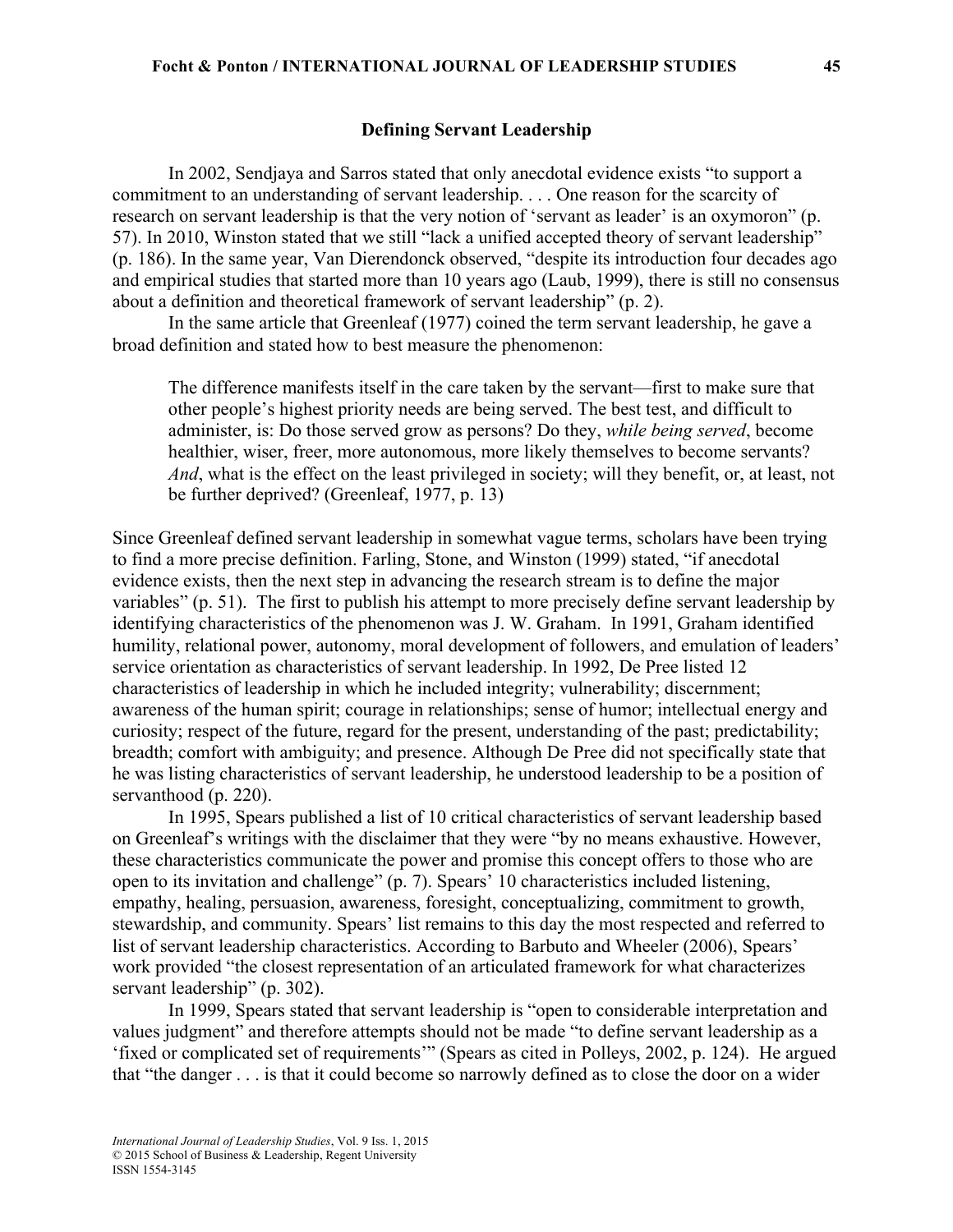audience of people who do embrace the broadest definition of servant leadership—namely, Greenleaf's 'test'" (Spears as cited in Polleys, 2002, p. 124).

Many other scholars have identified additional attributes of servant leadership. In 1998, Buchen associated four characteristics with servant leadership: capacity for reciprocity, preoccupation with future, relationship building, and self-identity. In 1999, Farling et al. identified five components from the literature on servant leadership. They referred to vision and service as behavioral components and influence, credibility, and trust as relational components. Barburo and Wheeler (2006) stated that the work of Farling et al. was unclear how it differentiated from "better-understood leadership theories such as transformational leadership" (p. 302). Also in 1999, Laub listed six characteristics of servant leadership: building community, developing people, displaying authenticity, providing leadership, sharing leadership, and valuing people (p. 3).

In 2000, Russell identified "at least 20 distinguishable attributes of servant leadership" (p. 12) in the literature of which he classified nine as functional. He claimed that there was not enough literature on servant leadership at the time to "identify with specificity the attributes of servant leaders" but there was "enough consistency in the literature to make it possible to discern characteristics that should exist among servant leaders" (Russell, 2000, p. 12). Russell's (2000) functional attributes consisted of vision, honesty, integrity, trust, service, modeling, pioneering, appreciation of others, and empowerment. Russell (2000) stated, "the functional attributes are the operative characteristics of servant leadership. They are identifiable characteristics that actuate leadership responsibilities" (p. 12). Russell and Stone (2002) stated that the functional attributes "determine the form and effectiveness of servant leadership" (p. 153).

Russell (2000) also identified an additional 11 characteristics that he called accompanying attributes. He defined accompanying attributes as "companion or supplemental characteristics of servant leaders" (p. 6). "The accompanying attributes supplement and augment functional attributes. They are not secondary in nature; rather, they are complementary and in some areas, prerequisites to effective servant leadership" (Russell, 2000, p. 7). Russell and Stone (2002) stated that accompanying attributes "affect the level and intensity of the functional attributes" (p. 153). These consist of communication, credibility, competence, stewardship, visibility, influence, persuasion, listening, encouragement, teaching, and delegation (Russell & Stone, 2002, p. 147).

In 2002, Barbuto and Wheeler identified 11 potential dimensions of servant leadership adding "calling" (p. 303) to Spears' (1995) original 10. In her 2003 dissertation, Kathleen Patterson identified seven constructs of servant leadership that included love, humility, altruism, vision, trust, empowerment, and service. In the same year, Sendjaya (2003) classified 101 characteristics into six dimensions and 22 subdimensions (p. 4).

In 2006, Barbuto and Wheeler declared that "a more precise clarification of the servant leadership construct is necessary" (p. 301). Their research produced five servant leadership "factors" (p. 300): altruistic calling, emotional healing, persuasive mapping, wisdom, and organizational stewardship. In 2007, Irving and Longbotham listed four characteristics of servant leadership that included engaging in honest self-evaluation, fostering collaboration, providing accountability, and supporting and resourcing (p. 105).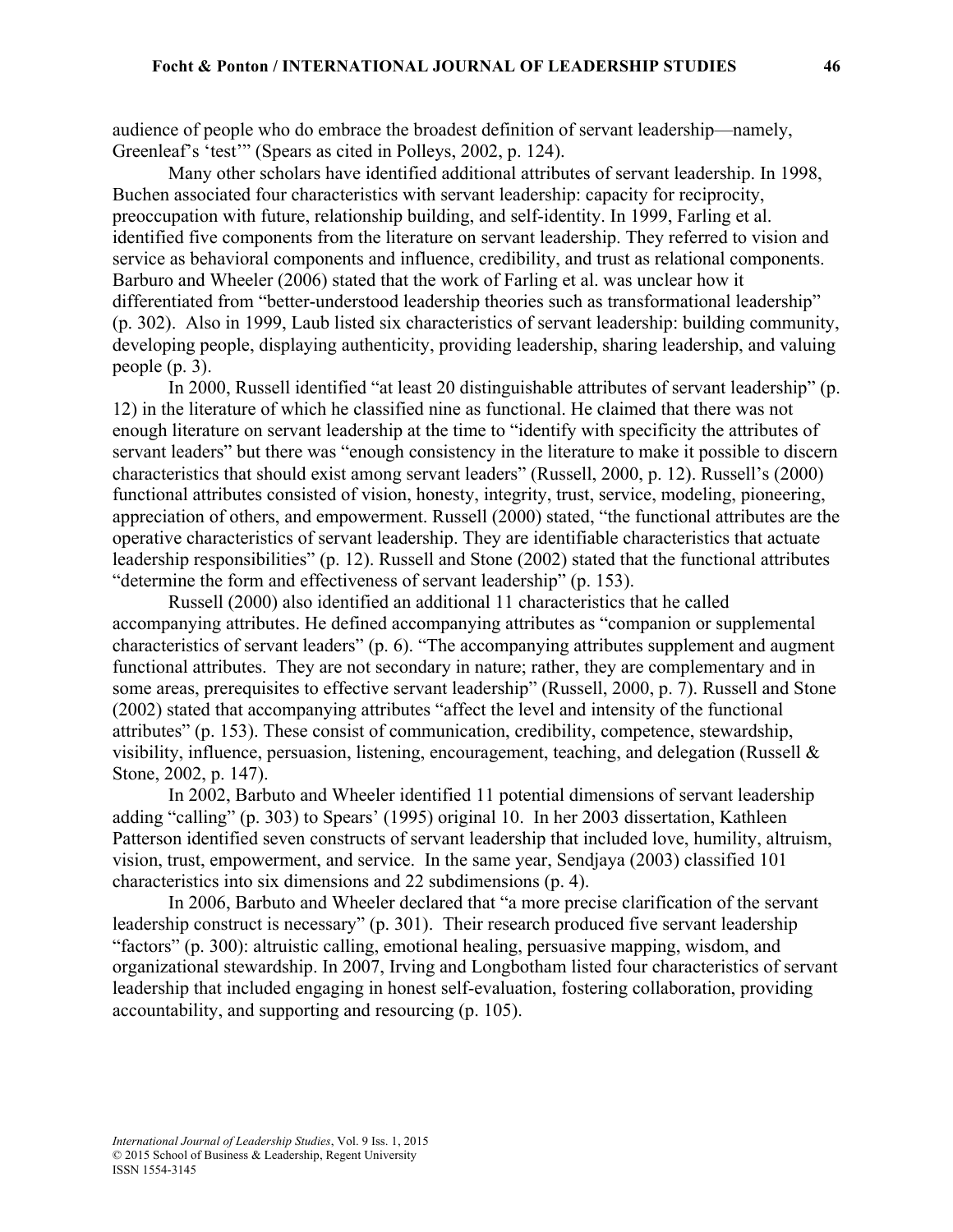### **Primary Characteristics**

Contrary to efforts of other researchers to better define servant leadership by listing additional characteristics, we identified characteristics already existing in the literature as primary to servant leadership. Many aspects of servant leadership identified in the literature are not exclusive to servant leadership but rather are essential to all forms of effective leadership. However, a number of characteristics are only applicable to servant leadership. Greenleaf (1977) stated that servant leadership "begins with the natural feeling that one wants to serve, to serve first. Then conscious choice brings one to aspire to lead" (p. 13). Greenleaf clearly stated that in servant leadership, service comes before leadership. This aspect is exclusive to servant leadership. Servant leadership is the only form of leadership that places service as its first priority. Because a servant leader serves first, we designated those characteristics of a servant as primary characteristics of servant leadership. In other words, servant leaders must first meet the criteria of a servant before they can meet the criteria of a servant leader, which is consistent with Greenleaf's writing that put service before leadership (Sendjaya & Sarros, 2002, p. 60).

Greenleaf (1997) wrote that a servant leader is to serve first and then by "conscious choice" (p. 13) aspire to lead.

The motivational element of servant leadership (i.e., to serve first) portrays a fundamental presupposition which distinguishes the concept from other leadership thoughts. This presupposition forms the mental model of the servant leader, that is the "I serve" as opposed to "I lead" mentality. The primary reason why leaders exist is to serve first, not to lead first. (Sendjaya & Sarros, 2002, p. 60)

Sendjaya and Sarros (2002) went on to claim that "the servant leader operates on the assumption that 'I am the leader, therefore I serve' rather than 'I am the leader, therefore I lead'" (p. 60); however, Sendjaya and Sarros missed the point that the servant leader must serve before leading. Their explanation is much more suitable for what Greenleaf called the leader first rather than the servant first who is a natural servant. For the servant first, it is not his or her leadership that leads him or her to serve but rather he or she serves and then makes a conscious decision to lead. De Pree (1992), former CEO of Herman Miller, gave the following example of service preceding leadership:

 I arrived at the local tennis club just after the high school students had vacated the locker room. Like chickens, they had not bothered to pick up after themselves. Without thinking too much about it, I gathered up all their towels and put them in the hamper. A friend of mine quietly watched me do this and then asked me a question that I've pondered many times over the years. "Do you pick up towels because you're the president of the company? Or are you the president because you pick up the towels?" (p. 218)

The servant leader's answer should be, "I am the president because I pick up the towels." De Pree responded by stating that picking up the towels (i.e., service) qualifies him to accept leadership (p. 219). Sendjaya and Sarros (2002) dissected De Pree's example.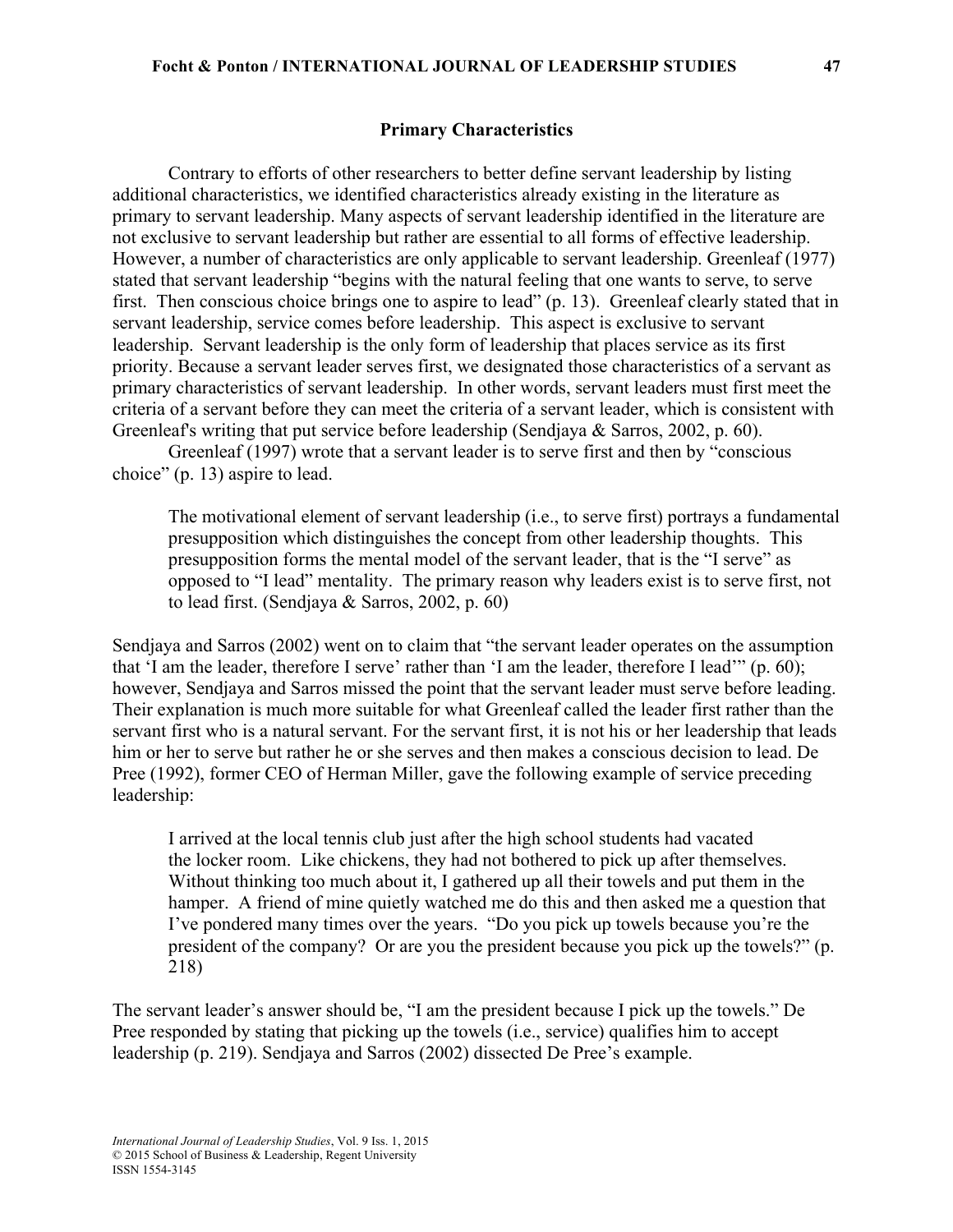While both premises imply a linear relationship between the act of service and the position of the leader, they stand squarely opposite to each other in terms of cause and effect. The first premise "I serve because I am the leader" signifies the act of altruism. Both Jesus' [*sic*] and Greenleaf's delineation of servant leadership put the emphasis on the acts of service, as opposed to the act of leading. As the leader-teacher of his followers and disciples, Jesus deliberately declares to them, "I am among you as one who serves" (NIV Bible, Luke 22:27). Greenleaf (1977) posits that the servant leader "begins with the natural feeling that one wants to serve, to serve first" (p. 13). At its core, the nature of the servant leadership is serving, not leading (De Pree, 1989). It is through the act of serving that the leaders lead other people to be what they are capable of becoming. (p. 60)

Primary characteristics of servant leadership are characteristics of being a servant. Some characteristics of servant leadership that could be identified as primary include altruism, empathy, humility, service, spirituality, and stewardship.

## **Purpose and Significance**

There is a lack of a clear definition of servant leadership. The purpose of this study was to more clearly define servant leadership by identifying primary characteristics. This study is unlike previous studies on the characteristics of servant leadership because the purpose was not to define new characteristics but to identify characteristics pertaining to service from the already existing list of characteristics identified in the literature. Greenleaf (1977) stated that servant leadership "begins with the natural feeling that one wants to serve, to serve first. Then conscious choice brings one to aspire to lead" (p. 13). Greenleaf clearly stated that in servant leadership, service comes before leadership. Because a servant leader serves first, those characteristics pertaining to service are designated as the primary characteristics of a servant leader. In other words, servant leaders must first meet the criteria of a servant before they can meet the criteria of a servant leader.

#### **Methodology**

The efforts made to more narrowly define Greenleaf's (1977) definition of servant leadership have resulted in an even vaguer definition than the original. In this section, we explain how we identified primary characteristics of servant leadership through a Delphi study.

A Delphi study is a series of questionnaires distributed to a preselected group of experts in multiple iterations or rounds to collect data (Adler & Ziglio, 1996, p. 9; Hsu & Sandford, 2007, p. 1). Participants for this study were identified based on their scholarship in identifying characteristics of servant leadership as seen in their publication record (cf. Gordon, 1994, p. 6). The questionnaires sent to the participants were designed to elicit individual responses and to enable the scholars to refine their views in subsequent rounds as they compared their responses with the responses of the group coupled with controlled feedback (Adler & Ziglio, 1996, p. 9). In each round the participants anonymously completed the questionnaire provided. Once the questionnaires were returned, they were analyzed and the information used to prepare the next questionnaire. The new questionnaire coupled with controlled feedback was then sent to the participants (Gordon, 1994, p. 3; Ludwig, 1994, p. 55). This process continued until consensus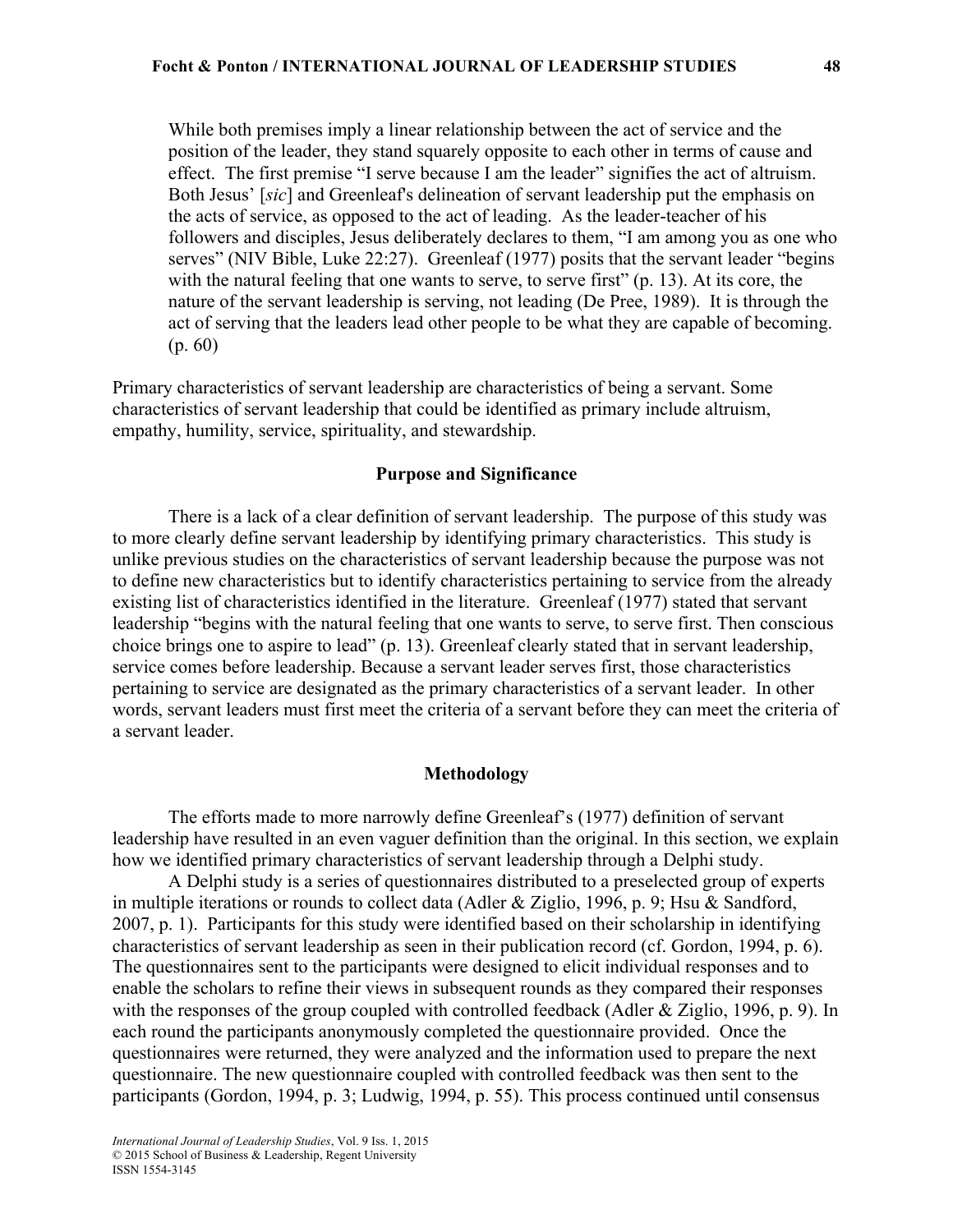was reached (Skulmoski, Hartman, & Krahn, 2007, p. 2). Consensus for this study was defined as at least 70% of all participants rating individual characteristics with a 3 or higher on a 4-point Likert-type scale and with the median at 3.25 or higher (cf. Hsu & Sandford, 2007, p. 4). The philosophy of consensus building in the Delphi technique is that expert consensus is believed to more likely be accurate than an individual forecast (Gordon, 1994, p. 10).

Winston (2010) stated, "in-depth interviews and focus groups of critical incidents and phenomena might be helpful" (p. 183) in researching servant leadership. The risk of using focus groups is that the conversation may result in group think or be dominated by a limited number of people thereby not allowing everyone to participate (Winston, 2010, p. 185). The Delphi method is a good solution to these problems because participants acknowledge their peers' opinions and must appreciate their peers' responses in order to achieve consensus. Through anonymity, the Delphi technique encourages participants to express their opinion without fear of what others might think. All participants' opinions are considered equal, and participants influence each other through their responses. The Delphi technique is the best way to identify primary characteristics of servant leadership because it can produce an expert consensus, which is appropriate for the current stage of the phenomenon.

#### **Results**

In the first round of the Delphi study, 60 characteristics were identified by 10 participants. The number of characteristics was reduced to 27 by eliminating those characteristics that were only identified by one participant. During the second and third rounds, participants rated the 27 characteristics on a 4-point Likert scale. The Delphi study was concluded after the third round after consensus was reached on 12 items identified as primary characteristics of servant leadership. Kendall's coefficient of concordance (*W*) was found to be significant for the second,  $p < .05$ , at .249, and third rounds,  $p < .01$ , at .361. This shows that participants moved closer to consensus between rounds two and three. All 12 characteristics have means of at least 3.14 or higher, and all have modes of 4 (see Table 1). These items are listed in Table 1.

|                | Characteristic                          | Mean<br>rank | Percentage<br>rated 3 or 4 | Mean | Median         | Mode           |
|----------------|-----------------------------------------|--------------|----------------------------|------|----------------|----------------|
|                | Value people                            | 21.07        | 100                        | 4.00 | $\overline{4}$ | $\overline{4}$ |
| $\overline{2}$ | Humility                                | 20.07        | 100                        | 3.86 | 4              | $\overline{4}$ |
| $\overline{3}$ | Listening                               | 19.93        | 100                        | 3.86 | 4              | $\overline{4}$ |
| $\overline{4}$ | Trust                                   | 18.93        | 100                        | 3.71 | $\overline{4}$ | $\overline{4}$ |
| 5              | Caring                                  | 18.29        | 100                        | 3.71 | 4              | $\overline{4}$ |
| 6              | Integrity                               | 17.86        | 86                         | 3.57 | 4              | $\overline{4}$ |
| $\overline{7}$ | Service                                 | 17.07        | 71                         | 3.43 | 4              | $\overline{4}$ |
| 8              | Empowering                              | 16.71        | 86                         | 3.14 | $\overline{4}$ | $\overline{4}$ |
| 9              | Serve others' needs before<br>their own | 16.14        | 71                         | 3.14 | 4              | $\overline{4}$ |
| 10             | Collaboration                           | 16.00        | 86                         | 3.43 | 4              | 4              |

Table 1: *Primary Characteristics*

*International Journal of Leadership Studies*, Vol. 9 Iss. 1, 2015 © 2015 School of Business & Leadership, Regent University ISSN 1554-3145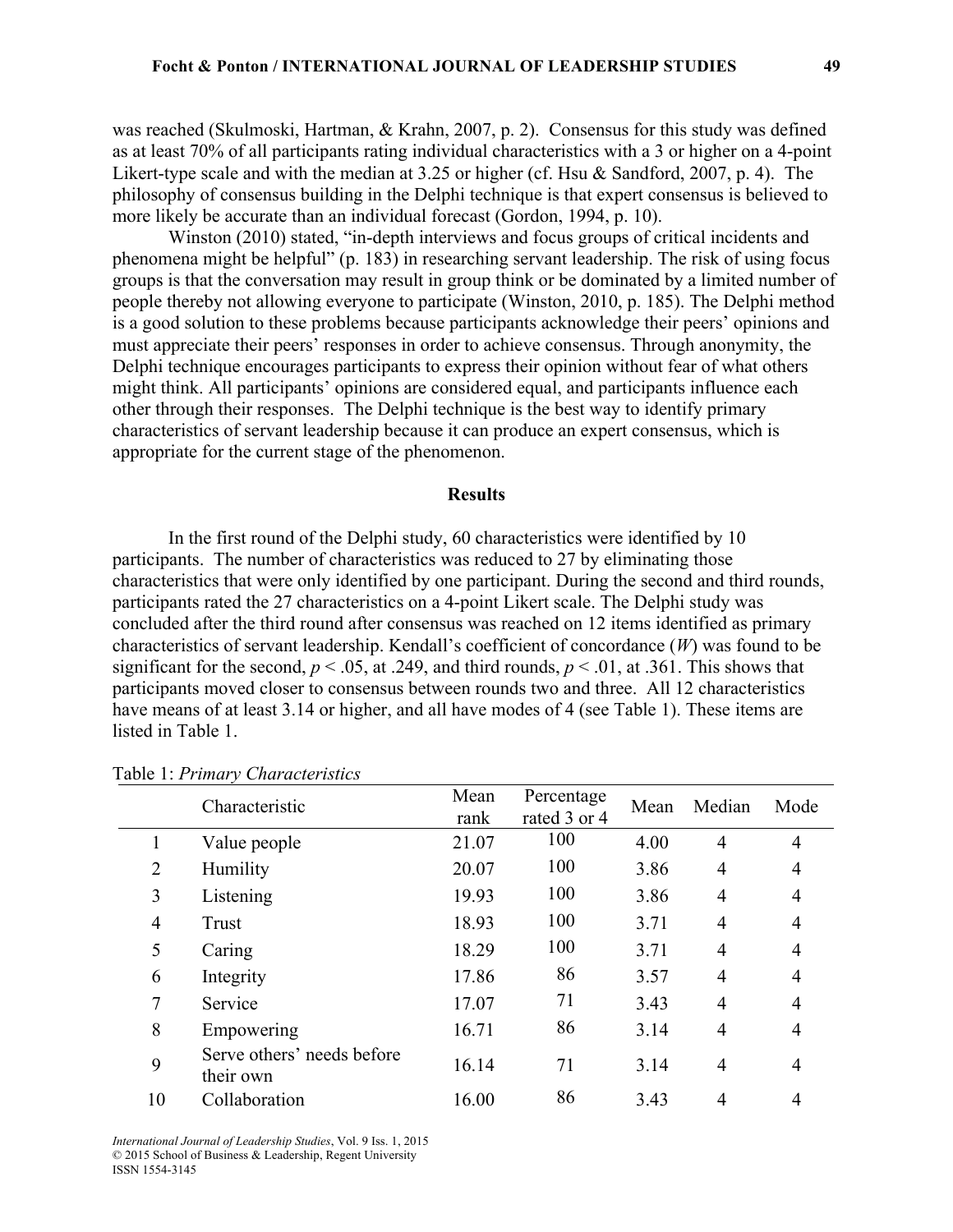| Love, unconditional love | 15.71 |      |  |
|--------------------------|-------|------|--|
| Learning                 | 15 64 | 3.29 |  |

The definitions provided for these characteristics by the participants of the study are listed in Table 2.

L,

|              | Characteristic | Explanation                                                                                                                                     |
|--------------|----------------|-------------------------------------------------------------------------------------------------------------------------------------------------|
| $\mathbf{1}$ | Value people   | Servant leaders truly value people for who they are, not just for what<br>they give to the organization. Servant leaders are first and foremost |
|              |                | committed to people, particularly their followers.                                                                                              |
| 2            | Humility       | Servant leaders do not promote themselves, they promote others                                                                                  |
|              |                | putting others first. They are truly humble, not humble as an act.                                                                              |
|              |                | Servant leaders understand it is not about them—things happen<br>through others; exemplary servant leaders know they cannot do it               |
|              |                | alone.                                                                                                                                          |
| 3            | Listening      | Listens receptively—nonjudgmentally. Are willing to listen because                                                                              |
|              |                | they truly want to learn from others; to understand                                                                                             |
|              |                | follower/associates, they have to listen deeply. Seek first to                                                                                  |
|              |                | understand. Like discernment enables one to know when or where<br>service is needed.                                                            |
| 4            | Trust          | Servant leaders give trust to others. They are willing to take risks to                                                                         |
|              |                | serve others well. Servant leaders are trusted because they are                                                                                 |
|              |                | authentic and dependable.                                                                                                                       |
| 5            | Caring         | Servant leaders truly have the people and the purpose in their heart in                                                                         |
|              |                | the people and the purpose. They display a kindness toward others                                                                               |
|              |                | and a concern for others. As the term implies, they are there to serve                                                                          |
|              |                | others and not to be served by others. Servant leaders care more for                                                                            |
|              |                | the people than for the organization.                                                                                                           |
| 6            | Integrity      | Servant leaders are honest, credible, and can be trusted. They don't<br>cut corners, they allow dependability and trust—something you can       |
|              |                | count on. Integrity is knowing what your values are, developing a set                                                                           |
|              |                | of shared values with the people you serve, and then remaining true                                                                             |
|              |                | to those values. This provides clarity and drives commitment. Servant                                                                           |
|              |                | leaders need to be first in ensuring that their behaviors are consistent                                                                        |
|              |                | with their values and with the shared values they develop with others.                                                                          |
|              |                | This includes the categories of engaging in honest self-evaluation,<br>inner consciousness, and spirituality.                                   |
| 7            | Service        | The servant leader is servant first.                                                                                                            |
| 8            | Empowering     | Servant leaders empower others and expect accountability.                                                                                       |
| 9            | Serve others'  | Servant leaders serve others before self. This is foundational to what                                                                          |

needs before their own it means to be a servant leader. Put others' interests before our own.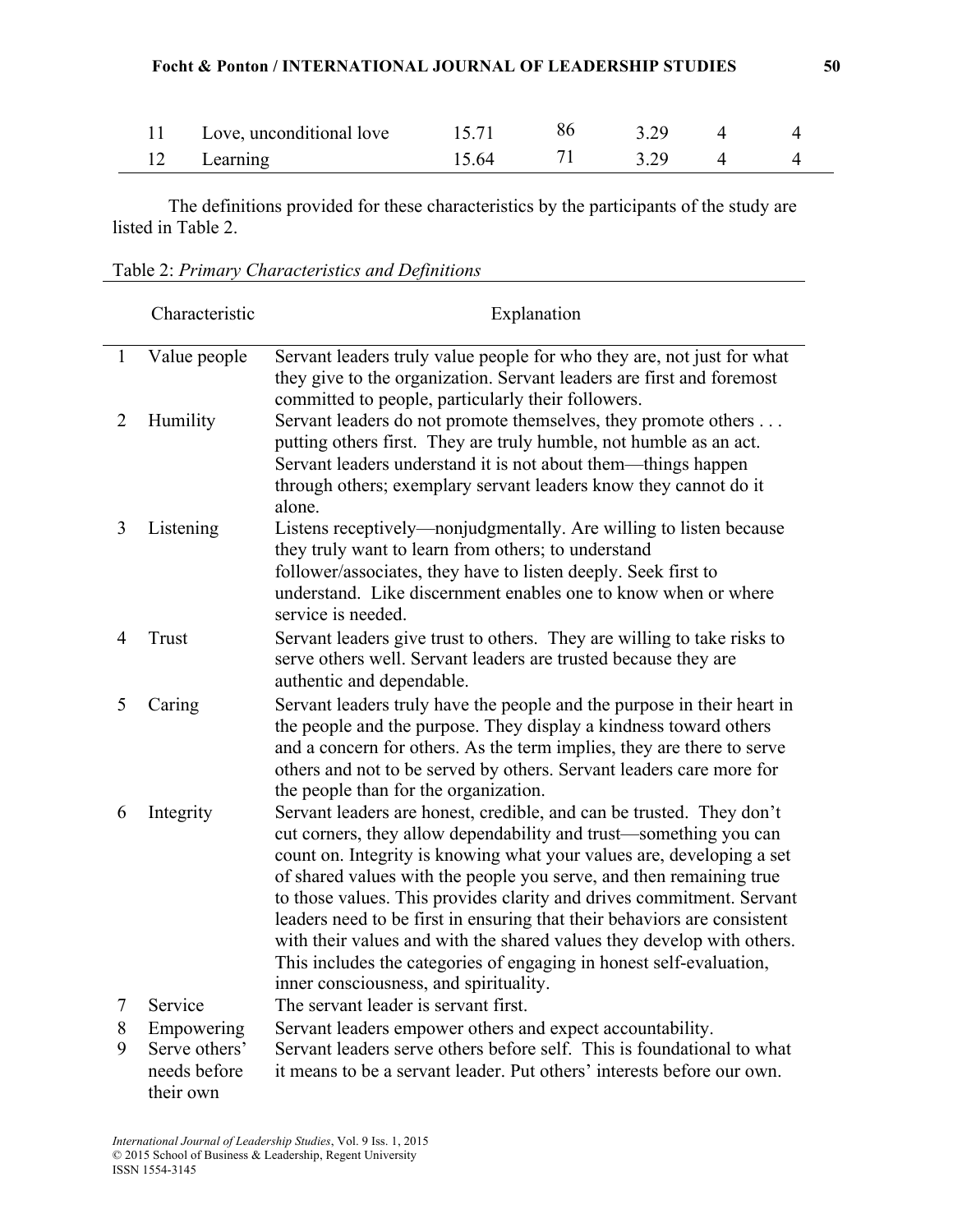- 10 Collaboration Servant leaders reject the need for competition and pitting people against each other. They bring people together. Because servant leadership is about pursuing a higher purpose for the good of the whole and because leadership is by definition a collaborative process (it requires collaboration between leaders and followers), skilled collaboration is an essential characteristic of a servant leader. This includes categories of accountability, awareness, building community, courage in relationships, empathy, and listening. Servant leaders do not go it alone; they work together with others in collaborative endeavors that serve the needs of followers and their organization. 11 Love, Unconditional love is a strong phrase with Christian overtones, so it
- unconditional love might be better to call it something else, such as acceptance or appreciation, but it is a radical and powerful starting point for servant leadership because it becomes the primary motivator for the way you treat other people. If you start with a posture of unconditional love (believing that every person is as worthy and valuable as you are and committing to dealing with them in the most loving way possible in every circumstance), it transforms how you treat them and how you understand your higher purpose. This category includes acceptance, acknowledging, appreciation of others, equality, trust, and vulnerability. The ultimate motive to serve.
- 12 Learning This includes learning from those below them in the organization. Servant leaders are learners. They truly want to learn from others. They know that they do not know it all so they are willing to learn from all directions in the organization. Great leaders never rest when it comes to learning about future trends and opportunities, the perspectives of their multiple internal and external stakeholders, the emergence of new ideas and technologies related to their business, and the art and science of leadership itself. Learning is the master skill that leads to growth, personally, relationally, organizationally, and in broader society. This includes comfort with ambiguity and intellectual energy and curiosity.

# **Valuing People**

Valuing people was the only characteristic that all of the participants strongly agreed is a primary characteristic. In the first round, valuing people was only identified by two participants, but reached the highest level of consensus among the other characteristics by the end of the third round. Laub (1999), who also conducted a Delphi study, listed valuing people as the first of six characteristics defining servant leadership. He stated that valuing people means believing in them, serving others' needs before one's own, and listening (p. 83). Valuing people is also very similar to love and caring. One participant defined love as "the primary motivator for the way you treat other people," which is a definition that could very easily apply to valuing people or caring. Both valuing people and caring were defined by participants of the study as putting people before the organization. Despite the similarities between these characteristics as observed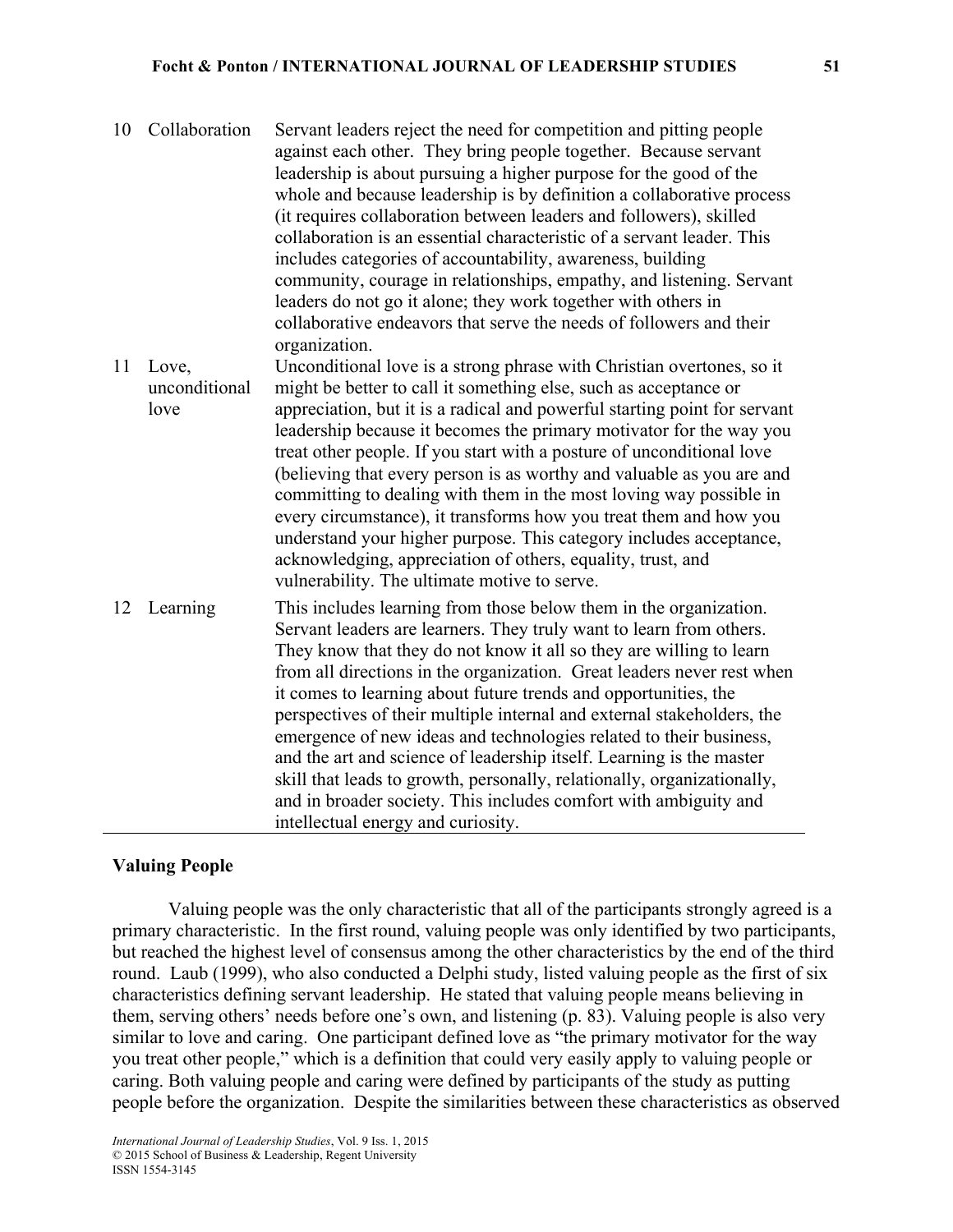by the participants, the participants rated them differently. As evident by the high level of consensus reached for this item in this study and its prominence in previous studies, valuing people is clearly a primary characteristic of servant leadership.

# **Humility**

This study identified humility as a primary characteristic of servant leadership with all of the participants either agreeing or strongly agreeing. In fact, all the participants strongly agreed except for one who merely agreed that humility was a primary characteristic. After the first round, humility was identified as a primary characteristic by 7 out of 10 participants, more than any other characteristic. By the end of the third round, humility achieved the second highest rating of consensus among the characteristics. One participant in this study stated that humility is "about serving others and gaining satisfaction from the service." Likewise, Sendjaya (2008) stated that humility drives servant leaders (p. 410). Another participant in this study maintained that humility is "a prerequisite for serving others."

In the literature, humility has been identified as critical to leadership styles other than servant leadership such as Collin's (2001) Level Five Leadership (p. 36). Irving and Longbotham (2007) found humility to be a foundational dimension of servant leadership (p. 107). Sandage and Wiens (2001) argued that humility leads servant leaders to consider the needs of others above their own (p. 206). The high level of consensus in this study along with the overwhelming evidence in the literature clearly distinguishes humility as a primary aspect of servant leadership and applies to the service aspect of servant leadership.

## **Listening**

One hundred percent of the participants agreed or strongly agreed that listening is a primary characteristic. All the participants strongly agreed except for one who agreed. Listening was identified by five participants after the first round—the second highest behind humility. After the third round, it had the third highest level of consensus. The participants in this study stated, "to serve requires understanding others which needs listening." In servant leadership, listening is a vital part of serving others.

Barbuto and Wheeler (2006) stated that listening helps all styles of effective leadership (p. 319). Larry Spears was quoted as saying that if leaders will listen first, this would be the "ultimate accomplishment in the discipline of servant leadership" (as cited in Senge, 1995, p. 229). Spears (1995) listed listening as the first of 10 critical characteristics of servant leadership (p. 4).

## **Trust**

One hundred percent of the participants agreed or strongly agreed that trust is a primary characteristic. All the participants strongly agreed except for two who agreed. Trust was identified by three participants in the first round. After the second round, trust and integrity were found to be very similar; however, they were not combined because they did not receive the same rating by all the participants. The two characteristics are identified separately in the literature. Russell and Stone (2002) differentiated between trust and integrity, stating that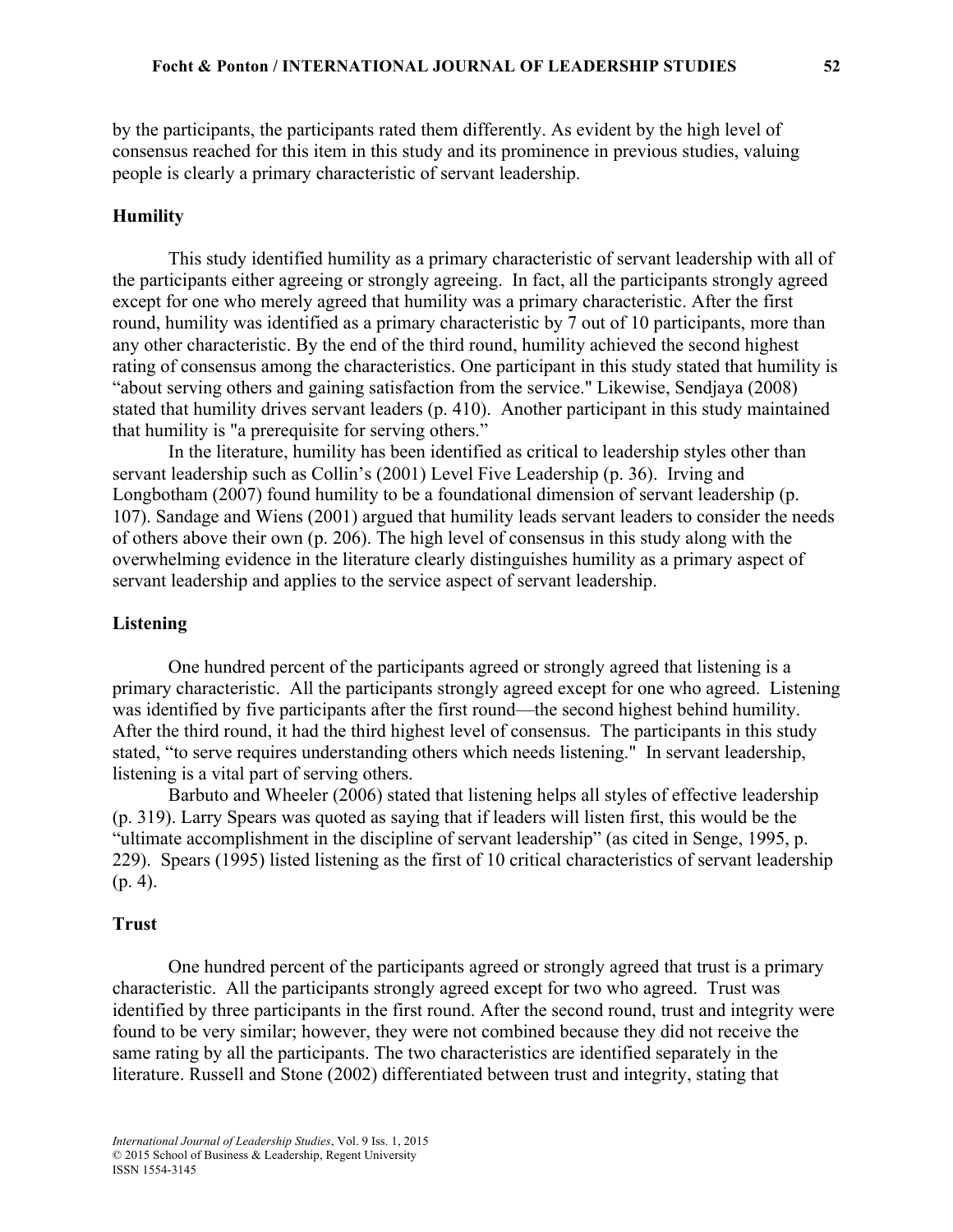"integrity reflects adherence to an overall moral code" (p. 148). Northouse (2007) stated that integrity inspires trust (p. 20).

In the literature, trust is essential to all forms of leadership (Covey, 1991, p. 170; Martin, 1998, p. 41; Maxwell, 1998, p. 58; Melrose, 1995) and especially to servant leadership (Farling et al., 1999, p. 60; Greenleaf, 1977, p. 25; Russell, 2000, p. 83; Russell & Stone, 2002, p. 148; Story, 2002). Patterson (2003) defined trust for servant leaders as "a belief in the unseen potential of the followers, believing they can accomplish goals" (p. 22). Such a definition highlights the service aspect of trust. One participant in this study stated, "without trust service will not happen."

# **Caring**

One hundred percent of the participants agreed or strongly agreed that caring is a primary characteristic. In fact, all the participants strongly agreed except for two who agreed. Caring was identified by only two participants in the first round. One participant in this study defined caring as displaying "a kindness toward others and a concern for others." Another participant stated, "servant leaders care more for the people than for the organization." Dennis (2004) and Lopez (1995) both argued that servant leaders genuinely care for their followers. Crom (1998) stated that servant leaders should truly care about their team members as people, make them feel important, and show genuine interest in their lives (p. 6). Irving and Longbotham (2007) referred to this type of care as love. Although love and caring have been found to be very similar in the literature, they were not combined because participants in this study scored them differently. In order for servant leaders to serve others' highest priority needs, they first need to care for them.

## **Integrity**

Eighty-six percent of the participants agreed or strongly agreed that integrity is a primary characteristic. Integrity was identified by three participants during the first round and was ranked sixth out of 27 according to mean rank after the second and third rounds. Integrity has been called an integral part of good leadership and considered to be one of the best qualities for "real leaders" (Russell & Stone, 2002, p. 148). It has been called the underlining principle of servant leadership (Hennessy et al., 1995, p. 167). De Pree (1992) referred to integrity as the "linchpin of leadership . . . lose integrity and a leader will suddenly find herself [*sic*] in a directionless organization going nowhere" (p. 220). In addition, De Pree listed integrity first on his list of 12 characteristics for becoming a successful servant leader (p. 220). In this study, one participant defined integrity as "knowing what your values are, developing a set of shared values with the people you serve, and then remaining true to those values." Another participant in this study commented that "without integrity service means nothing." In the literature, integrity is essential to leadership. The participants in this study took that definition a step further, stating that in servant leadership service is meaningless without integrity.

# **Service**

Seventy-one percent of the participants agreed or strongly agreed that service is a primary characteristic. Service was identified by three participants during the first round. It was rated second according to mean rank after the second round, but after the third round it was rated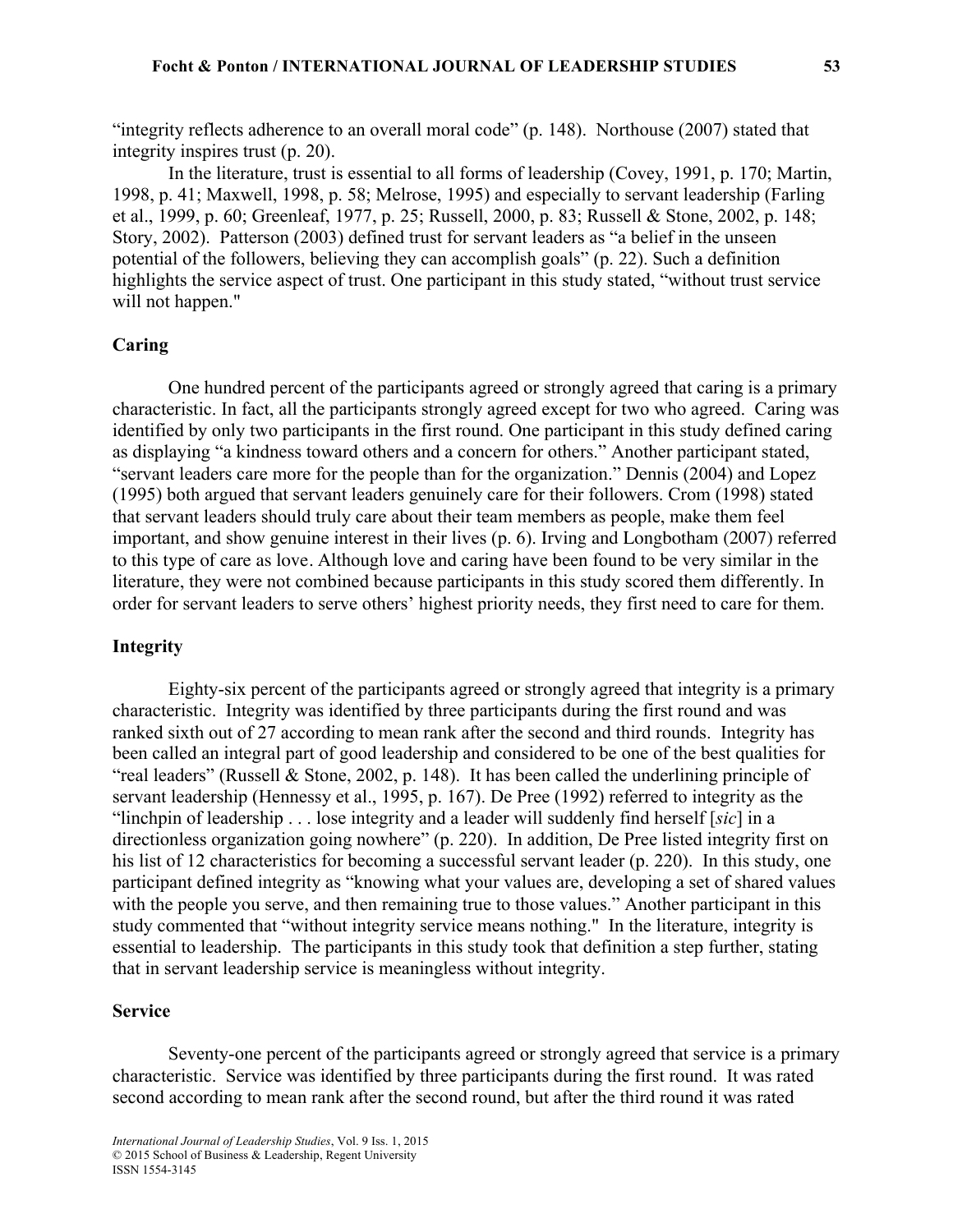seventh. It is not surprising that consensus was reached for service in a study whose purpose was to identify characteristics of servant leadership that apply to service. The only definition provided by the participants for service during this study was that "the servant-leader is servant first." The definition for service in the literature is also lacking. Many observe that for the servant leader, serving comes first (De Pree, 1997; Farling et al., 1999, p. 64; Greenleaf, 1977; Patterson, 2003, p. 25; Russell & Stone, 2002, p. 149; Sendjaya, 2003, p. 4), but few attempt to actually explain or define the characteristic. The characteristic of service needs to be defined so that it can be differentiated from the more global construct of service represented by all 12 characteristics.

## **Empowering**

Eighty-six percent of the participants agreed or strongly agreed that empowering is a primary characteristic. Empowerment has been called the "central element in excellent leadership" (Russell, 2000, pp. 21, 84; Russell & Stone, 2002, p. 152). Others have called empowerment the most important characteristic of servant leadership (Patterson, 2003, p. 23). Greenleaf has even been referred to as the father of the empowerment movement (Buchen, 1998, p. 129). Without the sharing of power, there cannot be servant leadership. Patterson (2003) stated, "empowering people, with the best interest of those served in mind, is at the heart of servant leadership" (p. 23). Empowerment for the servant leader involves effective listening, making people feel significant, putting an emphasis on teamwork, valuing love and equality, entrusting workers with authority and responsibility, and allowing them to experiment and be creative without fear (Russell, 2000, p. 7; Russell & Stone, 2002, p. 7; Sendjaya, 2003, p. 4). Servant leaders empower their followers by serving them.

## **Serving Others' Needs Before Their Own**

Seventy-one percent of the participants agreed or strongly agreed that serving others' needs before their own is a primary characteristic. This is one of the most relevant characteristics to the service aspect of servant leadership. Laub (1999) argued that servant leaders value their people by serving other's needs before their own. Although this characteristic shares similarities with service and valuing people, the participants in this study ranked them differently. Evident by the results of this study and previous studies, serving others' needs before their own is clearly a primary characteristic of servant leadership.

## **Collaboration**

Eighty-six percent of the participants agreed or strongly agreed that collaboration is a primary characteristic. Collaboration was identified by three participants in the first round. Sendjaya (2003) maintained that collaboration means involving others in planning the actions that need to be taken (p. 4). Irving and Longbotham (2007) stated that the servant leader's role of nurturing "a collaborative work environment is essential in effective team leadership" (p. 108). One participant in this study commented that collaboration in servant leadership is not concerned with "the good of the whole but the good of the follower(s)." Such a definition of collaboration clearly applies to the service aspect of servant leadership and therefore is considered to be a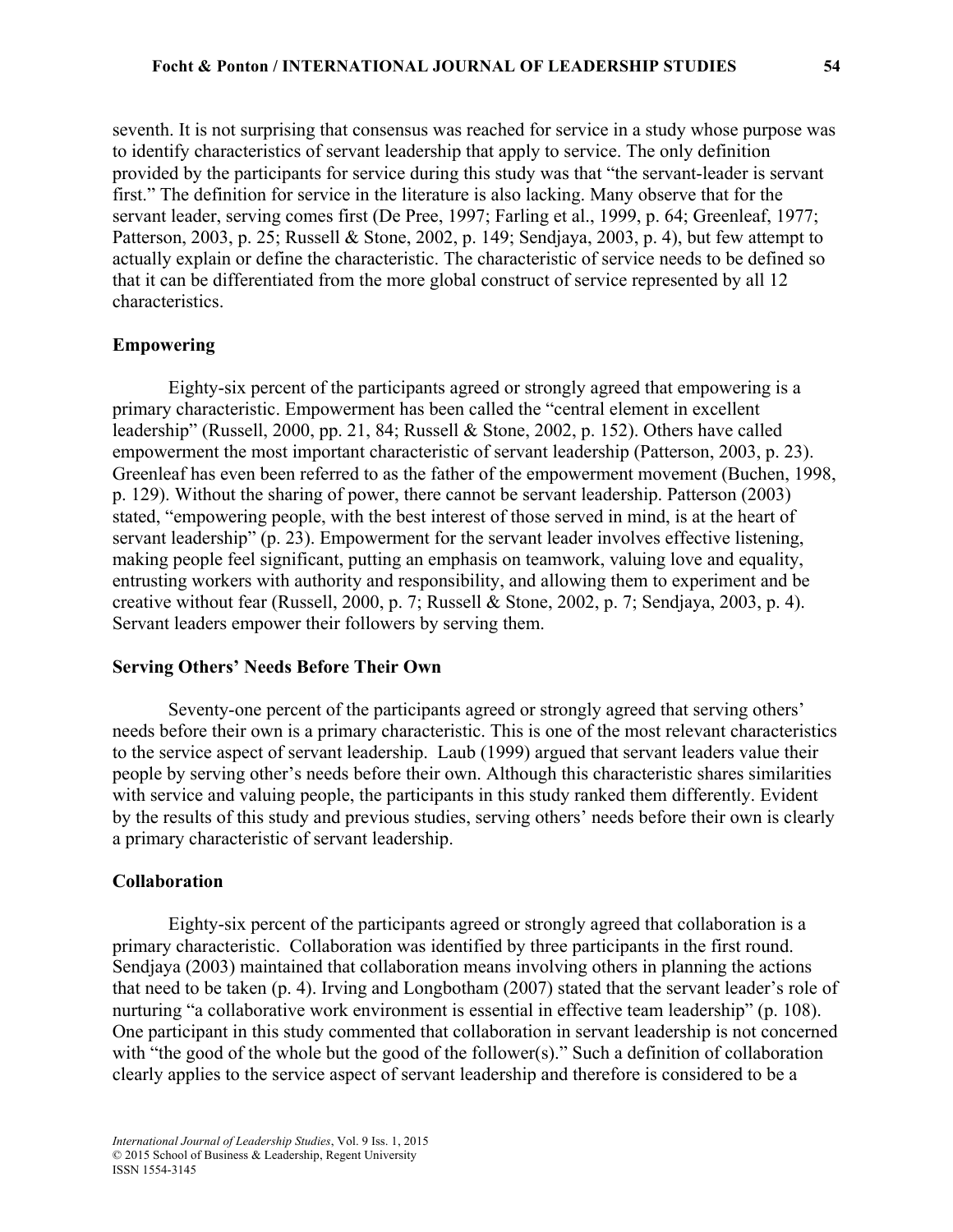primary characteristic as serving the highest priority needs of the followers is essential to Greenleaf's (1977) original definition.

#### **Love/Unconditional Love**

Eighty-six percent of the participants agreed or strongly agreed that love is a primary characteristic. In the first round, two participants identified love as a primary characteristic and one listed unconditional love. These two characteristics were combined for the purposes of this study. Participants stated that "focusing on, valuing, and serving followers flows from love" and "love is at the peak of wanting to serve," affirming the results of this study that love/unconditional love is a primary characteristic to servant leadership. "Swindoll (1981) stated that servanthood and true love work hand in hand" (as cited in Dennis, 2004, p. 3). The results from this study and the literature agree that love and service are closely related.

## **Learning**

Seventy-one percent of the participants agreed or strongly agreed that learning is a primary characteristic. One of the participants commented that "great leaders never rest when it comes to learning." The participants in this study understood learning to require humility. They defined learning to include "learning from those below them in the organization." They wrote that servant leaders "know that they don't know it all so they are willing to learn from all directions in the organization." One participant stated that learning is "related to growth and modeling the way for others to grow and maximize potential." Therefore, by learning, the leader is serving his or her followers by showing them a way in which they can grow. Perhaps this is the idea that one participant had in mind when he defined learning as "an important goal for all involved in service."

Of the 12 primary characteristics identified by the group of servant leadership scholars that participated in this study, some may not seem to apply to service; however, after a closer examination of how these characteristics are defined and applied within the field of servant leadership, it is clear through the results of this study and the literature that they are primary characteristics of servant leadership.

#### **Limitations**

 The Delphi method is not without its limitations. Limitations that occurred during this study include the number of characteristics included in the study, combining similar characteristics, response rate, lack of clarity about the use of the term primary, and completeness.

**Number of characteristics included in the study.** It was decided to limit the number of characteristics identified in Round 1 by only including characteristics that were identified by more than one participant. This narrowed the number of characteristics to be used in the Round 2 questionnaire from 60 to 27. It is unlikely that participants would achieve consensus on 60 characteristics. Schmidt (1997) mentioned that researchers may make efforts to reduce the number of items if there are much more than 20 items (p. 769). It is possible that higher consensus and a higher response rate could have been achieved if fewer than 20 characteristics were listed in the study. We considered limiting the number of characteristics further by only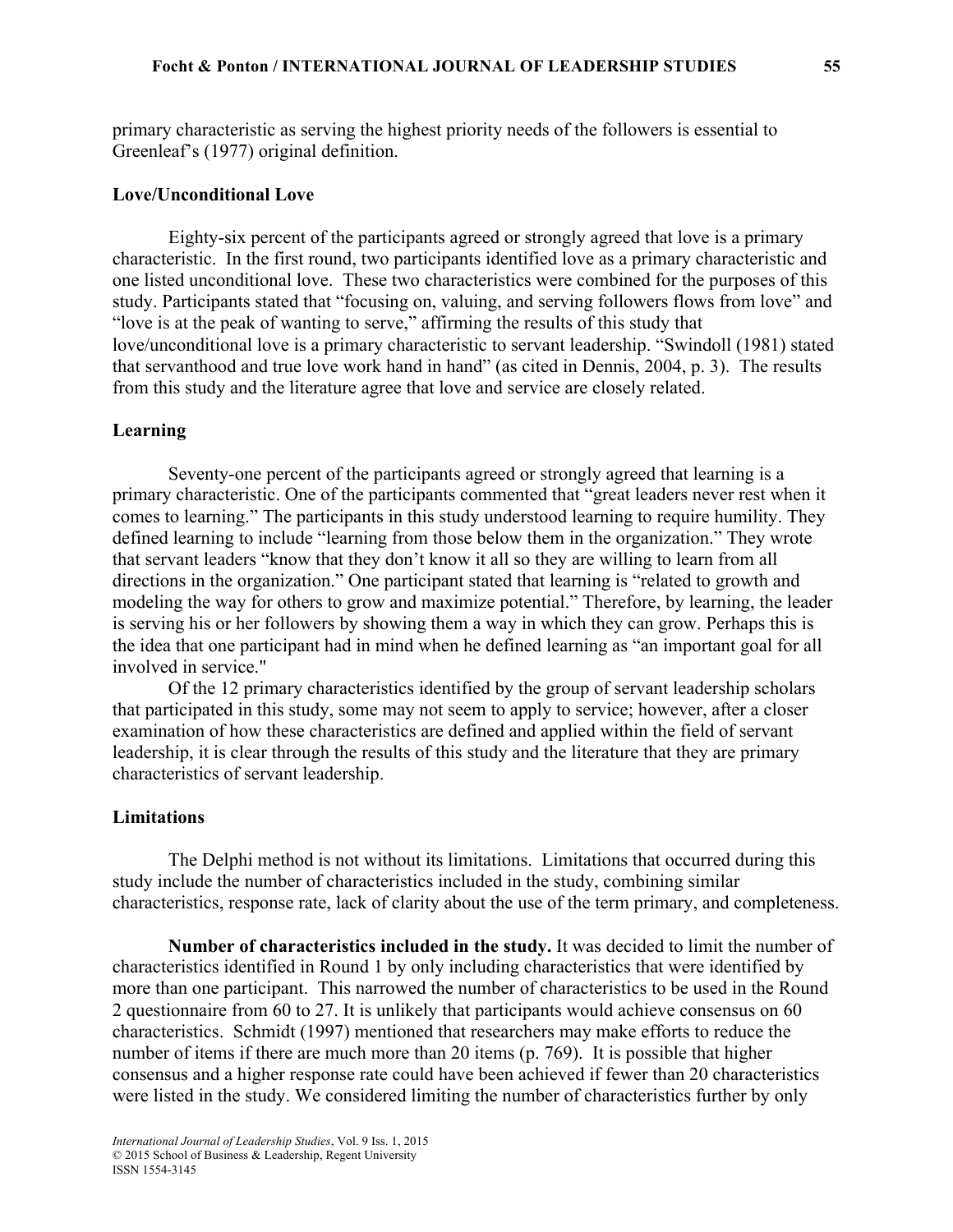including those characteristics identified by more than two participants. This would have resulted with a list of only nine characteristics and would have not included important characteristics such as valuing people, which after Round 3 had the highest rating of consensus for being a primary characteristic as well as other characteristics that after three rounds were identified as primary characteristics: caring, empowering, learning and serving others' needs before their own.

**Combining similar characteristics.** One of the responsibilities of the researcher conducting a Delphi study is to combine similar characteristics after the first round (cf. Schmidt, 1997, p. 769). In this study, there were several characteristics that were similar such as valuing people, caring and love, and integrity and trust. However, it was difficult to combine these characteristics even when participants commented about their similarity because these same participants ranked these characteristics differently.

**Response rate.** The response rates for the three rounds of this study are listed in Table 3.

| Round   | Number sent | Number returned | Response rate |
|---------|-------------|-----------------|---------------|
| Round 1 | 36          |                 | 28%           |
| Round 2 |             |                 | 73%           |
| Round 3 |             |                 | 88%           |

Table 3: *Number and Percentage of Responses for Each Round*

The Round 1 questionnaire was sent to 36 scholars, and only 10 returned the questionnaire thereby agreeing to participate in the study. There is no way of knowing what percentage of the identified scholars received the invitation and chose not to participate and what percentage, if any, did not receive the invitation at all. Only five identified scholars responded that they would not be able to participate in the study. Schmidt (1997) stated that a low response rate for the initial call for participants "might indicate that potential participants do not consider the ranking exercise relevant or important" (p. 772). Only one of the five participants who responded stated that he would not participate in the study because he does not "believe that there is any definitive list of servant-leadership characteristics" (personal communication, April 15, 2011). The other four explained that they would not be able to participate in the study because of busy schedules. The response rate for Rounds 2 and 3 was relatively high at 73% and 88%, respectively. Participants in these rounds indicated their interest in the study.

**Lack of clarity about the use of the term primary.** At the beginning of this study, some of the participants in this study seemed to misunderstand the use of the term "primary." Primary, as used in this study, was clearly defined to refer to those characteristics that apply to service. It seems that some participants either did not understand this definition or chose to ignore it. One participant explained that he did not agree with the definition of primary used for this study to refer to characteristics of servant leadership applying to service and stated that he would identify characteristics according to his definition of primary. This participant did not continue after Round 1 as the definition of primary characteristics was made clearer in Rounds 2 and 3.

**Completeness.** Participants should be encouraged to fully complete the questionnaire by scoring every item. In this study, two participants failed to score all the items in both Round 2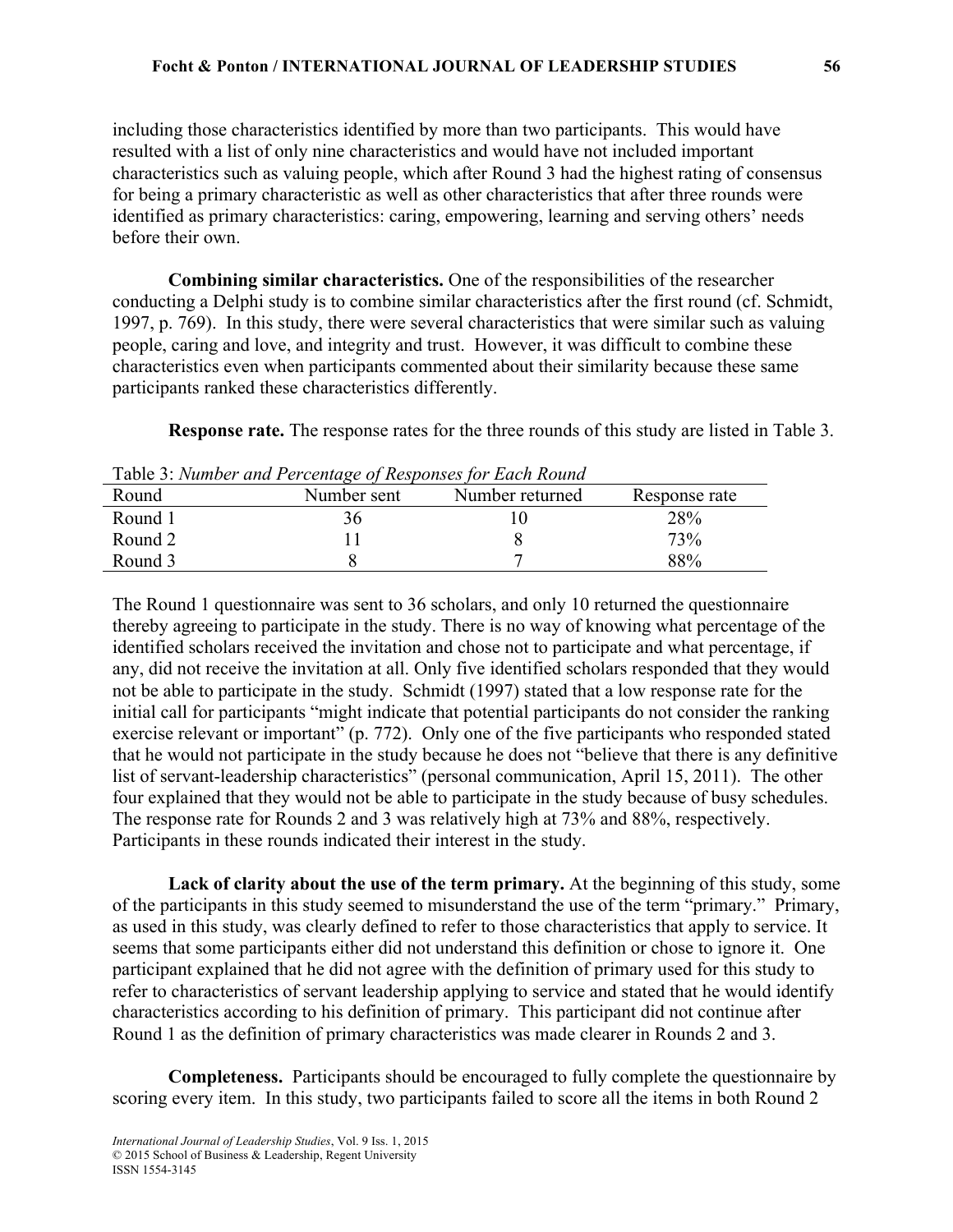and 3 questionnaires. Complete questionnaires are needed to calculate Kendall's W; therefore, the mode of the group's responses for the items not marked was used to fill in the blanks (cf. Dalkey & Helmer, 1963, p. 459).

Because participant selection is so critical to the results of a Delphi study, the first suggestion is that this study be repeated with a different group of scholars. Selecting scholars in servant leadership with a background or publishing record in service is suggested.

Participants in this study commented on the importance of identifying characteristics that are unique to servant leadership. If there are characteristics unique to servant leadership, they should be found within this list of primary characteristics. It is the service aspects of servant leadership that distinguish it from other leadership styles. Therefore, should a researcher want to continue with this line of study, he or she should ask participants with scholarship in service to identify characteristics unique to servant leadership from the 12 primary characteristics identified in this study.

## **Conclusion**

 Over 100 characteristics of servant leadership have been identified in the literature (Sendjaya, 2003, p. 4). Efforts have been made to keep the definition of servant leadership ambiguous and therefore applicable to a wide audience (Polleys, 2002, p. 124). In his 2005 keynote address at the International Servant Leadership Conference, Peter Block addressed the conference attendees: "You've held on to the spirit of servant-leadership, you've kept it vague and undefinable. . . . People can come back every year to figure out what the hell it is" (p. 55).

This study has taken an important step to better define the concept of servant leadership. This was achieved not by adding new characteristics to the already vast list of characteristics of servant leadership but by identifying characteristics within that list that are primary to servant leadership—characteristics that are not merely more important, but characteristics that must manifest themselves before the other characteristics. Greenleaf (1977) stated that a servant leader must serve first and then make a conscious choice to aspire to lead. The characteristics that have been labeled as primary are characteristics that pertain to the service aspect of servant leadership.

Through this study, a group of scholars in servant leadership, who were selected based on their publication record of identifying characteristics of servant leadership, identified 12 primary characteristics. These characteristics include valuing people, humility, listening, trust, caring, integrity, service, empowering, serving others' needs before their own, collaboration, love/unconditional love, and learning. These characteristics must manifest themselves before any other characteristics because in order to serve first a servant leader must first exhibit these characteristics and then aspire to lead.

In addition, the identification of these 12 characteristics has practical applications for aspiring and established servant leaders. These characteristics can be used by potential servant leaders to make sure that they are serving first by fulfilling the primary characteristics of servant leadership before they aspire to lead. Established servant leaders can also use these characteristics to ensure that they are serving those whom they lead.

Identifying the primary characteristics of servant leadership will also help the academic community focus on the more important characteristics of servant leadership; that is, those characteristics that distinguish servant leadership from other leadership theories by describing the service aspect of servant leadership. Of the more than 100 characteristics of servant leadership identified in the literature, most relate to the leadership aspect of the phenomenon.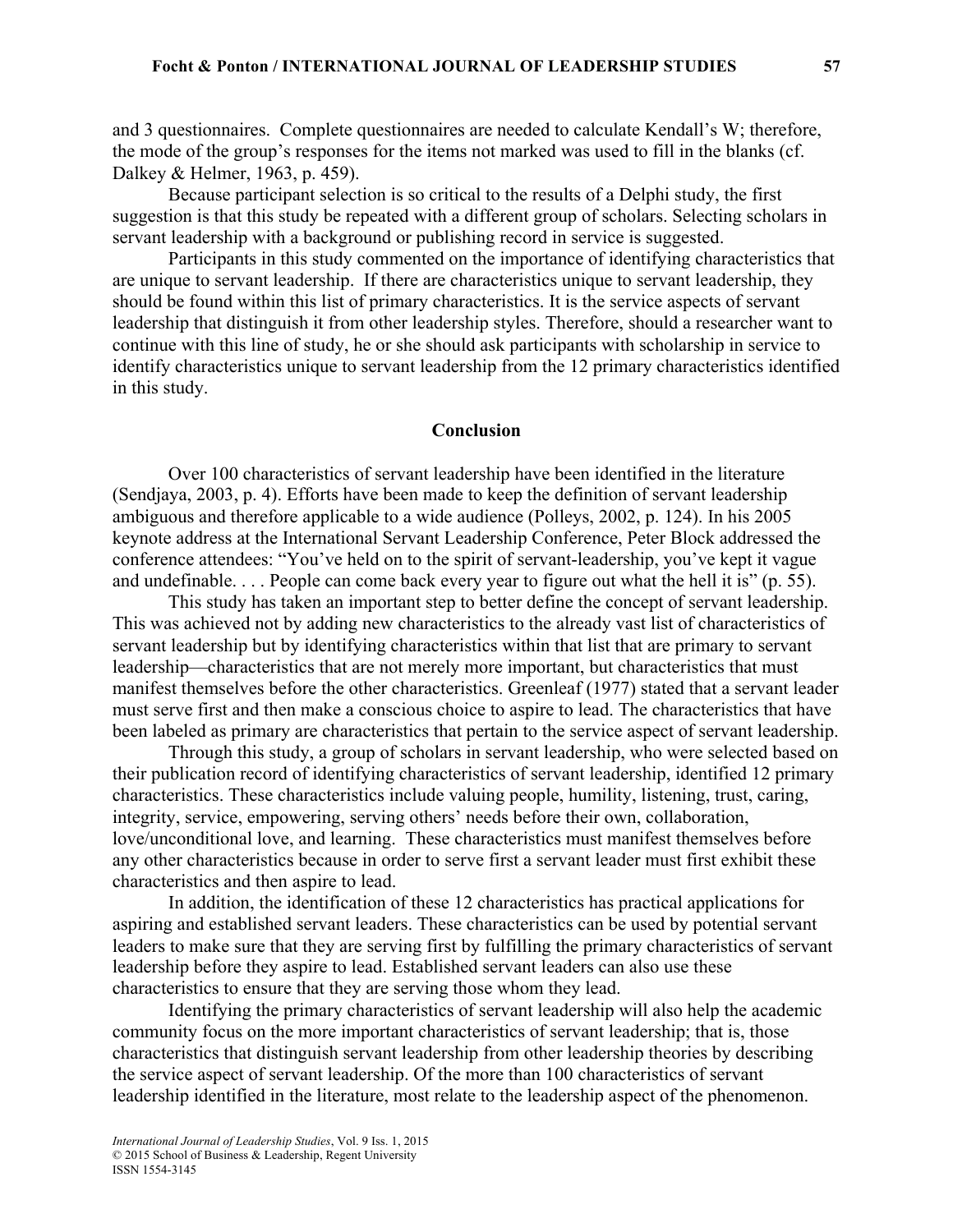There is nothing wrong with characteristics of servant leadership that describe leadership aspects of the phenomenon as it is these characteristics that put the leadership in servant leadership; however, these characteristics do not differentiate servant leadership from other leadership theories. Only the primary characteristics of servant leadership—that is, those that apply to service—can distinguish servant leadership from other leadership theories.

## **About the Authors**

Adam Focht is the national director of Precept Ministries International in Israel. He holds an Ed.D. in Higher Education Administration from Regent University.

Email: adampfocht@gmail.com

Michael K. Ponton is a professor of education at Regent University. Professor Ponton holds the Ed.D. in Higher Education Administration from The George Washington University. His research interests include adult learning, autonomous learning, human agency, and social cognitive theory.

Email: michpon@regent.edu

# **References**

- Adler, M. & Ziglio, E. (1996). *Gazing into the oracle. The Delphi method and its application to social policy and public health*. London, England: Jessica Kingsley.
- Alley, G. (1999). *The Messiah son of Joseph in Sefer Zerubbavel: Messianic death and resurrection as a Jewish-Christian polemic*. Unpublished manuscript, Department of Comparative Religions, The Hebrew University of Jerusalem, Jerusalem, Israel.
- Barbuto, J. E., & Wheeler, D. W. (2002). *Becoming a servant leader: Do you have what it takes?* Lincoln, NE: University of Nebraska, Nebraska Cooperative Extension. (NebGuide G02- 1481-A)
- Barbuto, J. E., & Wheeler, D. W. (2006). Scale development and construct clarification of servant leadership. *Group & Organization Management*, *31*, 300-326.
- Blanchard, K. (1995). Servant leadership. *Executive Excellence*, *12*(10), 12.
- Blanchard, K., & Hodges, P. (2005). *Lead like Jesus: Lessons from the greatest leadership role model of all time*. Nashville, TN: Thomas Nelson.
- Blanchard, K., & Miller, M. (2007). *The secret: What great leaders know—and do*. San Fransisco, CA: Barrett-Koehler.
- Block, P. (2005). Servant-leadership: Creating an alternative future. Keynote address, 2005 International Servant-Leadership Conference, Indianapolis, IN. *International Journal of Servant-Leadership*, *2*, 55-79.
- Brody, D. (1995). First among equals: A corporate executive's vision and the reemerging philosophy of trustees as servant-leaders. In L. Spears (Ed.), *Reflections on servant*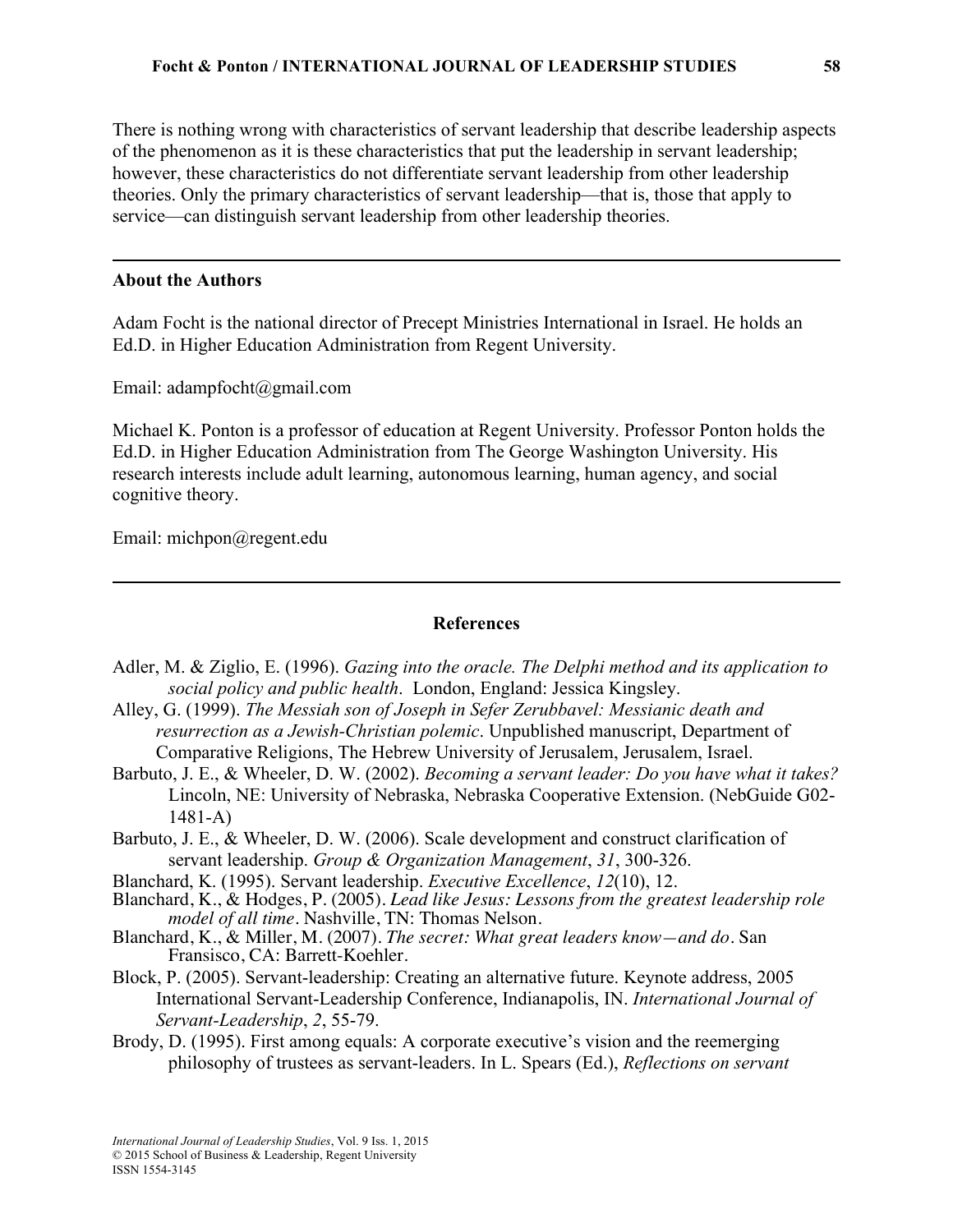*leadership: Service, stewardship, spirit, and servant-leadership (pp. 129-132). New* York, NY: John Wiley and Sons.

- Buchen, I. (1998). Servant Leadership: A model for future faculty and future institutions. *Journal of Leadership Studies*, *5*(1), 125-134.
- Collins, J. (2001). *Good to great: Why some companies make the leap ... and others don't.* New York, NY: Harper Collins.
- Contee-Borders, A. (2003). *A case study defining servant leadership in the workplace* (Doctoral dissertation). Available from ProQuest Dissertations and Theses database. (UMI No. 3069348)
- Covey, S. (1991). *Principle-centered leadership*. New York, NY: Simon & Schuster.
- Covey, S. (1994). Serving the one*. Executive Excellence*, *11*(9), 3-4.
- Crom, M. (1998). The leader as servant*. Training*, *35*(7), 6.
- Dalkey, N. C., & Helmer, O. (1963). An experimental application of the Delphi method to the use of experts. *Management Science*, *9*(3), 458-467.
- De Pree, M. (1992). *Leadership jazz*. New York, NY: Dell.

Dennis, R. (2004). *Servant leadership theory: Development of the Servant Leadership Assessment Instrument* (Doctoral dissertation). Available from ProQuest Dissertations and Theses database. (UMI No. 3133544)

- Farling, M. L., Stone, A. G., & Winston, B. E. (1999). Servant leadership: Setting the stage for empirical research. *Journal of Leadership Studies, 6*, 49-72.
- Frick, D. (1995). Pyramids, circles, and gardens: Stories of implementing servant-leadership. In L. Spears (Ed.), *Reflections on servant leadership: Service, stewardship, spirit, and servant-leadership* (pp. 257-281). New York, NY: John Wiley and Sons.
- Fry, L. W. (2003). Toward a theory of spiritual leadership. *Leadership Quarterly, 14*, 693-727.

Gordon, T. J. (1994). *The Delphi method: Futures research methodology*. Washington, DC: AC/UNU Millennium Project.

- Graham, J. W. (1991). Servant-leadership in organizations: Inspirational and moral. *Leadership Quarterly*, *2*, 105-19.
- Greenleaf, R. (1977). *The servant as leader*. Indianapolis, IN: Greenleaf Center.
- Greenleaf, R. (1980). Servant: Retrospect and prospect. In L. Spears (Ed.), *The power of servant leadership* (pp. 17-60). San Francisco, CA: Berrett-Koehler.

Greenleaf, R. (1995). Claiming servant-leadership as your heritage. In L. Spears (Ed.), *Reflections on servant leadership: Service, stewardship, spirit, and servant-leadership*  (pp. 17-21). New York, NY: John Wiley and Sons.

- Greenleaf, R. (1996). *Seeker and servant: Reflections on religious leadership: The private writings of Robert K. Greenleaf*. San Francisco, CA: Jossey-Bass.
- Grundman, W. (1985). Megas. In G. Kittel (Ed.), G. Bromiley (Trans.), *Theological dictionary of the New Testament* (pp. 529-544). Grand Rapids, MI: Eerdmans.
- Hennessy, J., Killian, J., & Robins, S. (1995). Managing toward the millennium. In L. Spears (Ed.), *Reflections on servant leadership: Service, stewardship, spirit, and servantleadership* (pp. 161-168). New York, NY: John Wiley and Sons.
- Hesse, H. (1956). *Journey to the East*. London, England: Owen.
- Hicks, D. A. (2002). Spiritual and religious diversity in the workplace. Implications or leadership. *Leadership Quarterly*, *13*, 379-396.
- Hsu, C. C., & Sanford, B. A. (2007). The Delphi technique: Making sense of consensus. *Practical Assessment, Research & Evaluation*, *12*, 1-8.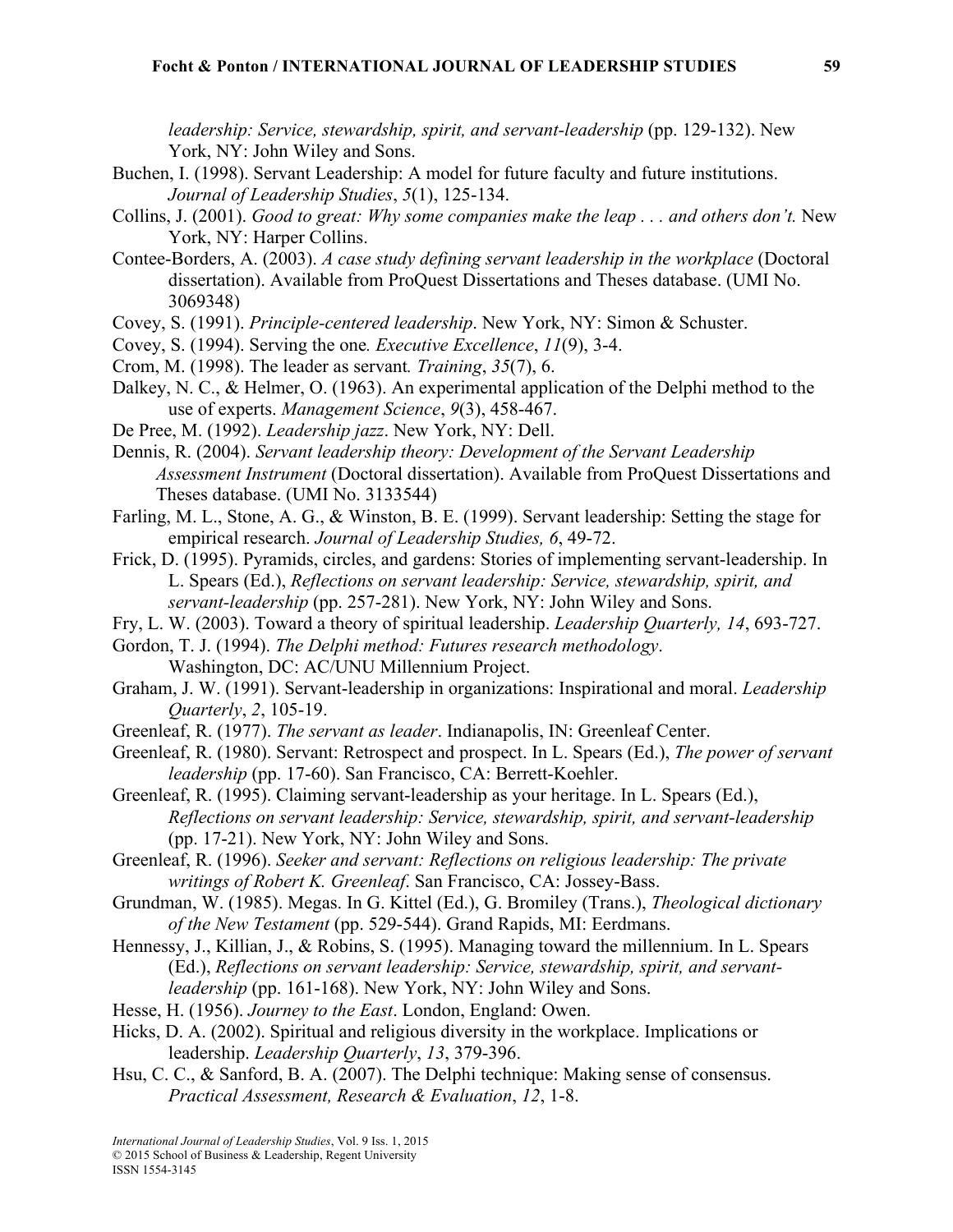- Irving, J. A., & Longbotham, G. J. (2007). Team effectiveness and six essential servant leadership themes: A regression model based on items in the Organizational Leadership Assessment. *International Journal of Leadership Studies, 2*(2), 98-113.
- Kiechel, W. (1995). The leader as servant. In L. Spears (Ed.), *Reflections on servant leadership: Service, stewardship, spirit, and servant-leadership* (pp. 121-125). New York, NY: John Wiley and Sons.
- Laub, J. (1999). *Assessing the servant organization: Developing the Servant Organization Leadership Assessment (SOLA) instrument* (Doctoral dissertation). Available from ProQuest Dissertations and Theses database. (UMI No. 9921922)
- Lopez, I. (1995). Becoming a servant-leader: The personal development path. In L. Spears (Ed.), *Reflections on servant leadership: Service, stewardship, spirit, and servant-leadership*  (pp. 149-160). New York, NY: John Wiley and Sons.
- Martin, M. M. (1998). Trust leadership. *The Journal of Leadership Studies, 5*(3), 41-49.
- Maxwell, J. (1998). *The 21 irrefutable laws of leadership*. Nashville, TN: Thomas Nelson.
- McCollum, J. (1995). Managing toward the millennium. In L. Spears (Ed.), *Reflections on servant leadership: Service, stewardship, spirit, and servant-leadership* (pp. 161-168). New York, NY: John Wiley and Sons.
- McReynolds, P. (1999). *Word study Greek-English New Testament*. Carol Stream, IL: Tyndale House.
- Melrose, K. (1995). *Making the grass greener on your side*. San Francisco, CA: Berrett-Koehler.
- Northouse, P. (2007). *Leadership: Theory and practice*. Thousand Oaks, CA: Sage.
- Okoli, C., & Pawlowski, S. D. (2004). The Delphi method as a research tool: An example, design considerations, and applications. *Information and Management*, *42*, 15-29.
- Patterson, K. (2003). *Servant leadership: A theoretical model* (Doctoral dissertation). Available from ProQuest Dissertations and Theses database. (UMI No. 3082719)
- Polleys, M. S. (2002). One university's response to the anti-leadership vaccine: Developing servant leaders. *Journal of Leadership Studies, 8*(3), 117-130.
- Rowe, G., & Wright, G. (1999). The Delphi technique as a forecasting tool: Issue and analysis. *International Journal of Forecasting*, *15*(4), 353-375.
- Russell, R. (2000). *Exploring the values and attributes of servant leaders* (Doctoral dissertation). Available from ProQuest Dissertations and Theses database. (UMI No. 9999498)
- Russell, R., & Stone, A. (2002). A review of servant leadership attributes: Developing a practical model. *Leadership & Organization Development Journal*, *23*(3/4), 145-157.
- Sandage, S., &. Wiens, T. W. (2001). Contextualizing models of humility and forgiveness: A reply to Gassin. *Journal of Psychology and Theology*, *29*(3), 201-219.
- Sarayrah, Y. (2004). Servant leadership in the Bedouin-Arab culture. *Global Virtue Ethics Review*, *5*(3), 58-79.
- Schmidt, R. C. (1997). Managing Delphi surveys using nonparametric statistical techniques. *Decision Sciences*, *28*, 763-774.
- Sendjaya, S. (2003). *Development and validation of Servant Leadership Behavior Scale*. Proceedings of the Servant Leadership Research Roundtable. Retrieved from http://www.regent.edu/acad/cls/2003ServantLeadershipRoundtable/Sendjaya.pdf
- Sendjaya, S., & Sarros, J. C. (2002). Servant leadership: Its origin, development, and application in organizations. *Journal of Leadership and Organization Studies, 9*, 47-64.